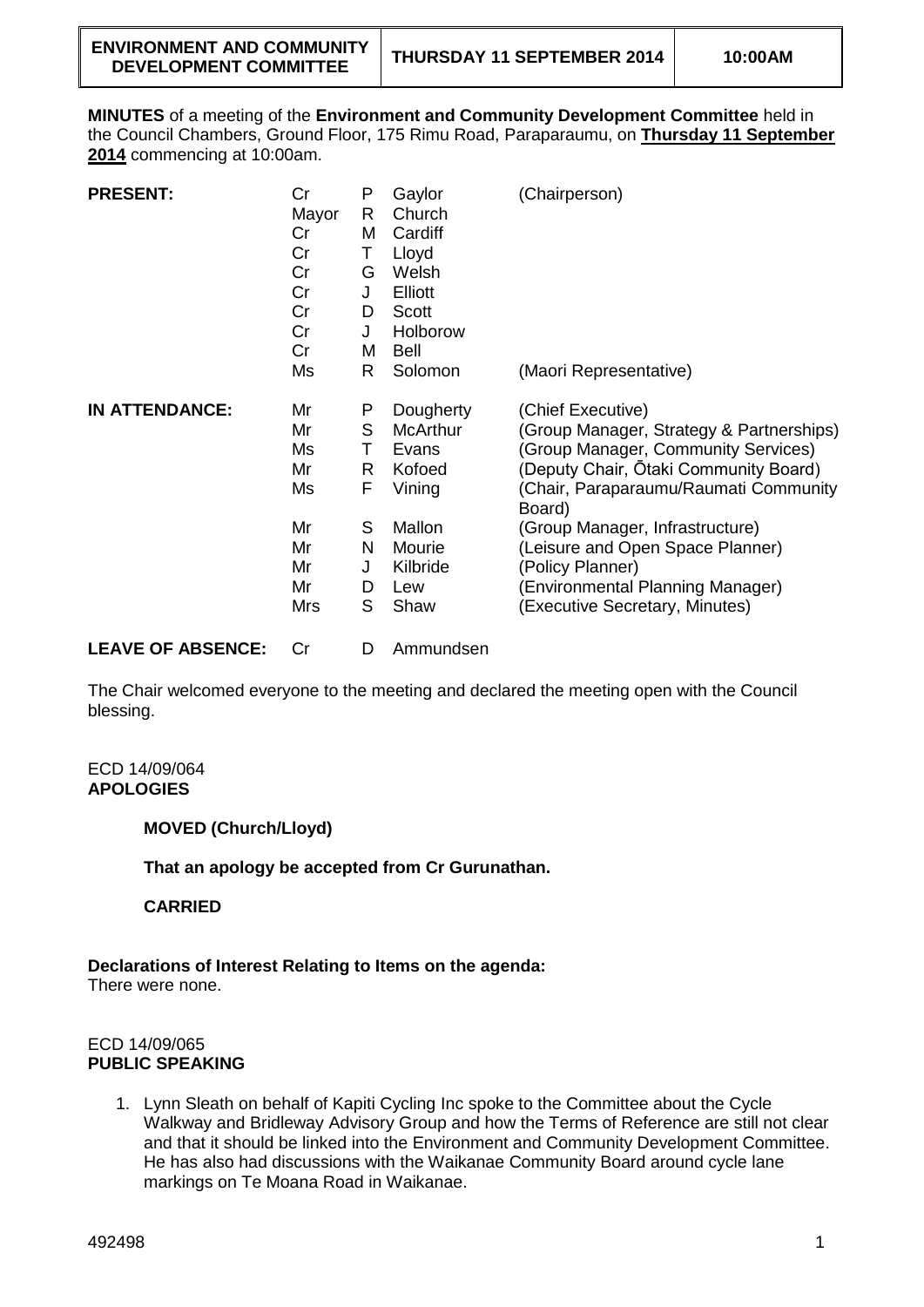2. Cr David Scott advised the Committee that he is no longer a Council representative on the Kapiti Community Centre Management Committee. He also gave a summary on the Sport Wellington event that he attended on Sport in the Wellington Region.

## **ECD 14/09/066 CHAIRPERSON'S/MEMBERS' BUSINESS**

### **(a) Public Speaking time responses**

Council Staff will be reviewing the CWB Advisory Group's Terms of Reference and will report back to the next Environment and Community Development Committee meeting. They will also be looking at how feedback is reported back to the group.This will also be added to the matters under action.

### **(b) Leave of Absence**

### **MOVED (Scott/Church)**

**That a leave of absence be granted to Cr Bell for the ECD Additional meeting this afternoon and for the Appeals Hearing Committee on Tuesday 16 September 2014.**

**That a leave of absence be granted to Cr Gaylor for the Appeals Hearing Committee on Tuesday 16 September 2014.**

**CARRIED**

# **(c) Matters of an Urgent Nature**

There were no matters of urgent nature.

#### ECD 14/09/067

**APPROVAL OF GREATER WELLINGTON REGIONAL COUNCIL'S WAIKANAE RIVER ENVIRONMENTAL STRATEGY (SP-14-1206)**

Stephen McArthur, Group Manager of Strategy & Partnerships spoke to this report.

#### **MOVED (Elliott/Cardiff)**

**That the Environment and Community Development Committee receives and endorses the 2014 Waikanae River Environmental Strategy.**

**That the Environment and Community Development Committee Chair be formally authorised to sign the 2014 Waikanae River Environmental Strategy on behalf of Council.** 

**CARRIED**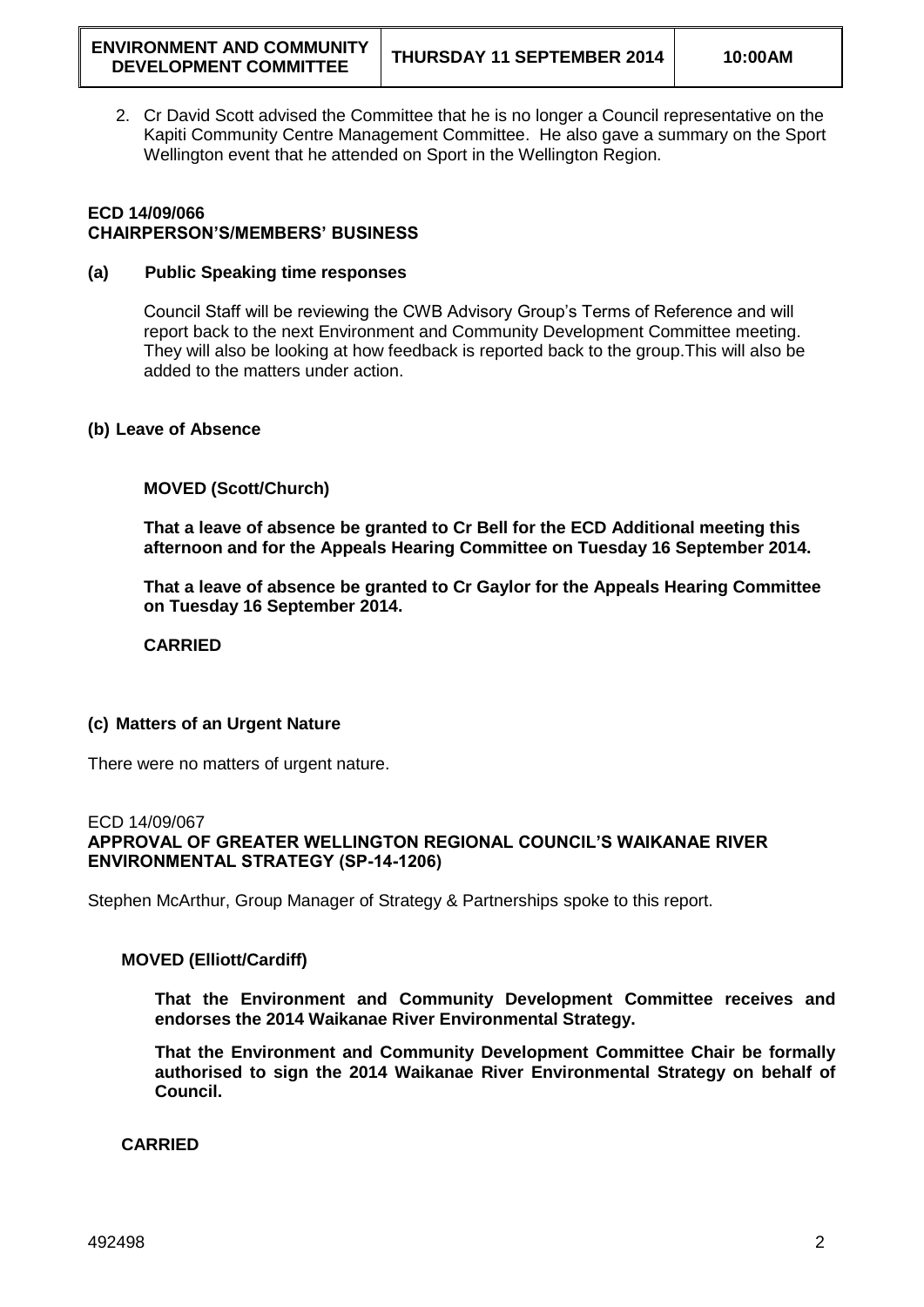#### ECD 14/09/068

**LEASE CONCESSION TO OCCUPY LAND AT WEKA PARK, KAPITI COAST PIPES AND DRUMS (INC) (CS-12-759)**

### **MOVED (Cardiff/Scott)**

**That the Committee authorises Council to enter into a concession for 10 years with two further 10 year rights of renewal, commencing 01 November 2014 with Kapiti Coast Pipes and Drums (Inc), for the land at Weka Park shown in Appendix 2 to report CS-12-759 at an annual rental set by the Council in the Long Term Plan or Annual Plan.**

## **CARRIED**

# ECD 14/09/069

**LEASE CONCESSION TO OCCUPY LAND AT WAIKANAE PARK, WAIKANAE WRESTLING CLUB (CS-12-762)**

#### **MOVED (Bell/Cardiff)**

**That the Committee authorises Council to enter into a concession for 10 years with two further 10 year rights of renewal, commencing 01 April 2014 with Waikanae Wrestling Club, for the land at Waikanae Park shown in Appendix 3 to report CS-12- 762 at an annual rental set by the Council in the Long Term Plan or Annual Plan.**

**CARRIED**

## ECD 14/09/070 **LEASE CONCESSION TO OCCUPY LAND WESLEY KNIGHT PARK, PARAPARAUMU BEACH BOWLING CLUB (CS-14-117)**

#### **MOVED (Bell/Holborow)**

**That the Committee authorises Council to enter into a concession for 10 years with two further 10 year rights of renewal, commencing 01 August 2014 with the Paraparaumu Beach Bowling Club, for land at Wesley Knight Park shown in Appendix 2 to report CS-14-1117 at an annual rental set by the Council in the Long Term Plan or Annual Plan.**

**CARRIED**